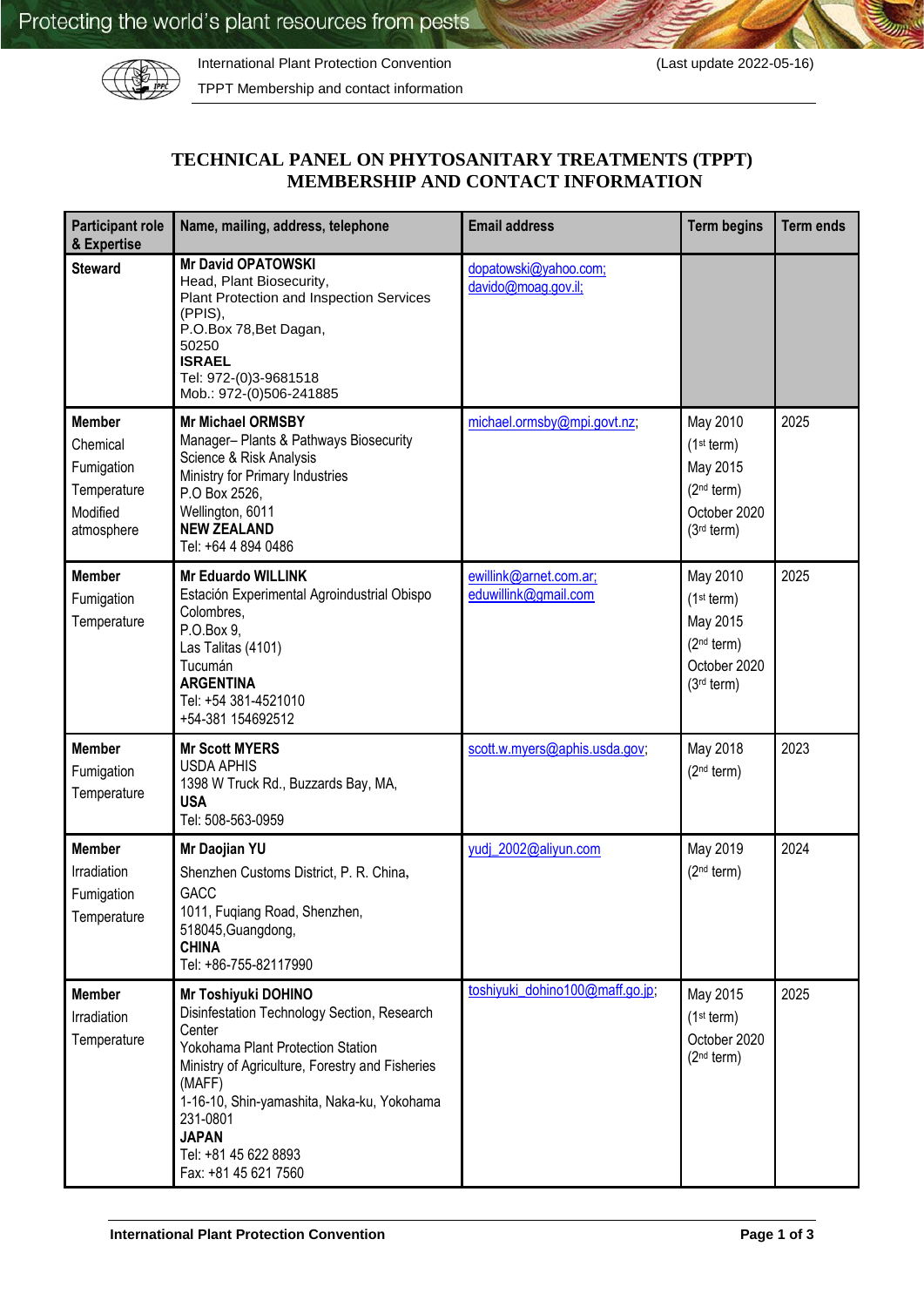| <b>Participant role</b><br>& Expertise                                                 | Name, mailing, address, telephone                                                                                                                                                                                                                                                                                                          | <b>Email address</b>                     | <b>Term begins</b>                     | <b>Term ends</b> |
|----------------------------------------------------------------------------------------|--------------------------------------------------------------------------------------------------------------------------------------------------------------------------------------------------------------------------------------------------------------------------------------------------------------------------------------------|------------------------------------------|----------------------------------------|------------------|
| <b>Member</b><br>Irradiation<br>Temperature                                            | Mr Walther ENKERLIN HOEFLICH<br>Entomologist<br><b>Insect Pest Control Section</b><br>Joint FAO/IAEA Division of Nuclear<br>Techniques in Food and Agriculture<br>International Atomic Energy Agency  <br>Vienna International Centre,<br>PO Box 100, 1400 Vienna<br><b>AUSTRIA</b><br>Tel: +43 1 2600 26062                               | W.R.Enkerlin@iaea.org;                   | May 2019<br>(1 <sup>st</sup> term)     | 2024             |
| <b>Member</b><br>Irradiation<br>Temperature<br>Chemical<br>Fumigation                  | Mr Peter Llewellyn LEACH<br>Senior Principle Entomologist and Market<br>Access Focus Team Leader,<br>Agri-Science Queensland, Department of<br>Agriculture Fisheries (DAF)<br>21 Redden St. Portsmith,<br>Queensland 4870<br><b>AUSTRALIA</b><br>Tel: +61 408077752                                                                        | peter.leach@daf.qld.gov.au               | January 2019<br>(1 <sup>st</sup> term) | 2024             |
| <b>Member</b><br>Temperature                                                           | <b>Ms Meghan NOSEWORTHY</b><br>Research Manager - Entomology and<br>Phytosanitary Research<br>Canada/ Natural Resources Canada - Canadian<br><b>Forest Service</b><br>Address: 506 West Burnside Road, Victoria, BC,<br><b>V8Z 1M5</b><br><b>CANADA</b><br>Telephone number: 250 298 2354                                                  | Meghan.noseworthy@nrcan-<br>rncan.gc.ca; | April 2022<br>(1 <sup>st</sup> term)   | 2027             |
| <b>Member</b><br>Irradiation,<br>Fumigation,<br>Temperature,<br>Modified<br>Atmosphere | <b>Mr Guoping ZHAN</b><br>Professor<br>Chinese Academy of Inspection and Quarantine<br>(CAIQ), P. R. China<br>Address: No. A3, Gaobeidian Bei Lu, Chaoyang<br>District, Beijing, 100123,<br><b>CHINA</b><br>Telephone number: +86 136 1119 2153                                                                                            | zhangp@caiq.org.cn;<br>zhgp136@126.com;  | April 2022<br>(1 <sup>st</sup> term)   | 2027             |
| <b>Member</b><br>Fumigation<br>Temperature                                             | Mr Takashi KAWAI<br>Senior researcher, Disinfestation Technology<br>Section, Research Division, Yokohama Plant<br>Protection Station, MAFF<br>Japan / Ministry of Agriculture, Forestry and<br>Fisheries (MAFF)<br>Address: 1-16-10, Shin-yamashita, Naka-ku,<br>Yokohama 231-0801,<br><b>JAPAN</b><br>Telephone number: (+81) 45 622 8893 | takashi_kawai660@maff.go.jp;             | April 2022<br>(1 <sup>st</sup> term)   | 2027             |
| <b>IPPC</b><br><b>Secretariat</b><br>Lead                                              | <b>Ms Janka KISS</b><br><b>International Plant Protection Convention</b><br>Food and Agriculture Organization of the United<br><b>Nations</b><br>Viale delle Terme di Caracalla<br>00153 Rome<br><b>ITALY</b><br>Tel: +39 06 570 52454                                                                                                     | janka.kiss@fao.org                       |                                        |                  |